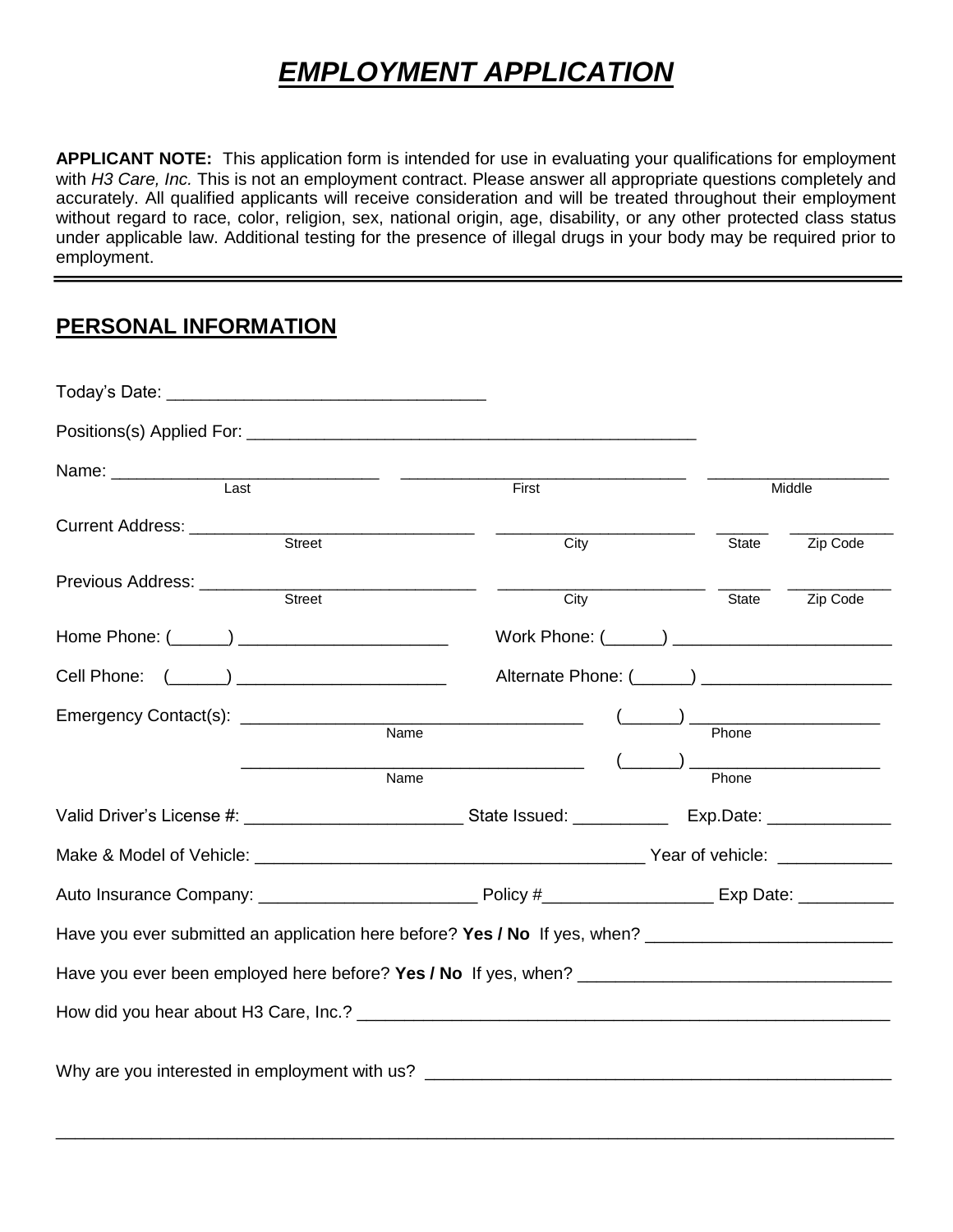# **AVAILABILITY**

Due to the nature of the business, no guarantee can be made as to the schedule or the number of hours worked.

What date are you available to begin work? \_\_\_\_\_\_\_\_\_\_\_\_\_\_\_\_\_\_\_\_\_\_\_\_\_\_\_

Please complete all areas of availability:

| Mornings | ternoon | 1000000000 | <b>D</b> vernights | .<br>AA<br>$T$ .<br>50 N.S |
|----------|---------|------------|--------------------|----------------------------|
|----------|---------|------------|--------------------|----------------------------|

Please indicate the types of services which you are willing to provide:

| Companionship           | Errand running*             |
|-------------------------|-----------------------------|
| <b>Meal Preparation</b> | <b>Personal Care</b>        |
| Housekeeping            | Dementia & Alzheimer's Care |
| Laundrv                 | Office/Clerical             |

*\*In order to be able to run errands, you will be required to have a valid driver's license and current auto insurance. A motor vehicle record check will be conducted and proof of insurance will be required.*

\_\_\_\_\_\_\_\_\_\_\_\_\_\_\_\_\_\_\_\_\_\_\_\_\_\_\_\_\_\_\_\_\_\_\_\_\_\_\_\_\_\_\_\_\_\_\_\_\_\_\_\_\_\_\_\_\_\_\_\_\_\_\_\_\_\_\_\_\_\_\_\_\_\_\_\_\_\_\_\_\_\_\_\_\_\_\_\_

\_\_\_\_\_\_\_\_\_\_\_\_\_\_\_\_\_\_\_\_\_\_\_\_\_\_\_\_\_\_\_\_\_\_\_\_\_\_\_\_\_\_\_\_\_\_\_\_\_\_\_\_\_\_\_\_\_\_\_\_\_\_\_\_\_\_\_\_\_\_\_\_\_\_\_\_\_\_\_\_\_\_\_\_\_\_\_\_

\_\_\_\_\_\_\_\_\_\_\_\_\_\_\_\_\_\_\_\_\_\_\_\_\_\_\_\_\_\_\_\_\_\_\_\_\_\_\_\_\_\_\_\_\_\_\_\_\_\_\_\_\_\_\_\_\_\_\_\_\_\_\_\_\_\_\_\_\_\_\_\_\_\_\_\_\_\_\_\_\_\_\_\_\_\_\_\_

\_\_\_\_\_\_\_\_\_\_\_\_\_\_\_\_\_\_\_\_\_\_\_\_\_\_\_\_\_\_\_\_\_\_\_\_\_\_\_\_\_\_\_\_\_\_\_\_\_\_\_\_\_\_\_\_\_\_\_\_\_\_\_\_\_\_\_\_\_\_\_\_\_\_\_\_\_\_\_\_\_\_\_\_\_\_\_\_

Are you willing to provide service to a client that smokes? Yes / No

# **JOB RELATED SKILLS**

Describe any training you have that apply to caring for a senior or persons with disabilities:

Describe any work history you have that would apply to caring for a senior or persons with disabilities:

#### **EDUCATION \***

Highest level of education completed? \_\_\_\_\_\_\_\_\_\_\_\_\_\_\_\_\_\_\_\_\_\_\_\_\_\_\_\_\_\_\_\_\_\_\_

| <b>School Type</b> | <b>School Name</b> | City, State | <b>Major/Subject</b> | # Yrs<br><b>Attended</b> | <b>Graduate</b> |
|--------------------|--------------------|-------------|----------------------|--------------------------|-----------------|
| <b>High School</b> |                    |             |                      |                          | Y/N             |
| College/University |                    |             |                      |                          | Y/N             |

\*For employment our minimum education requirement is either a GED or High School diploma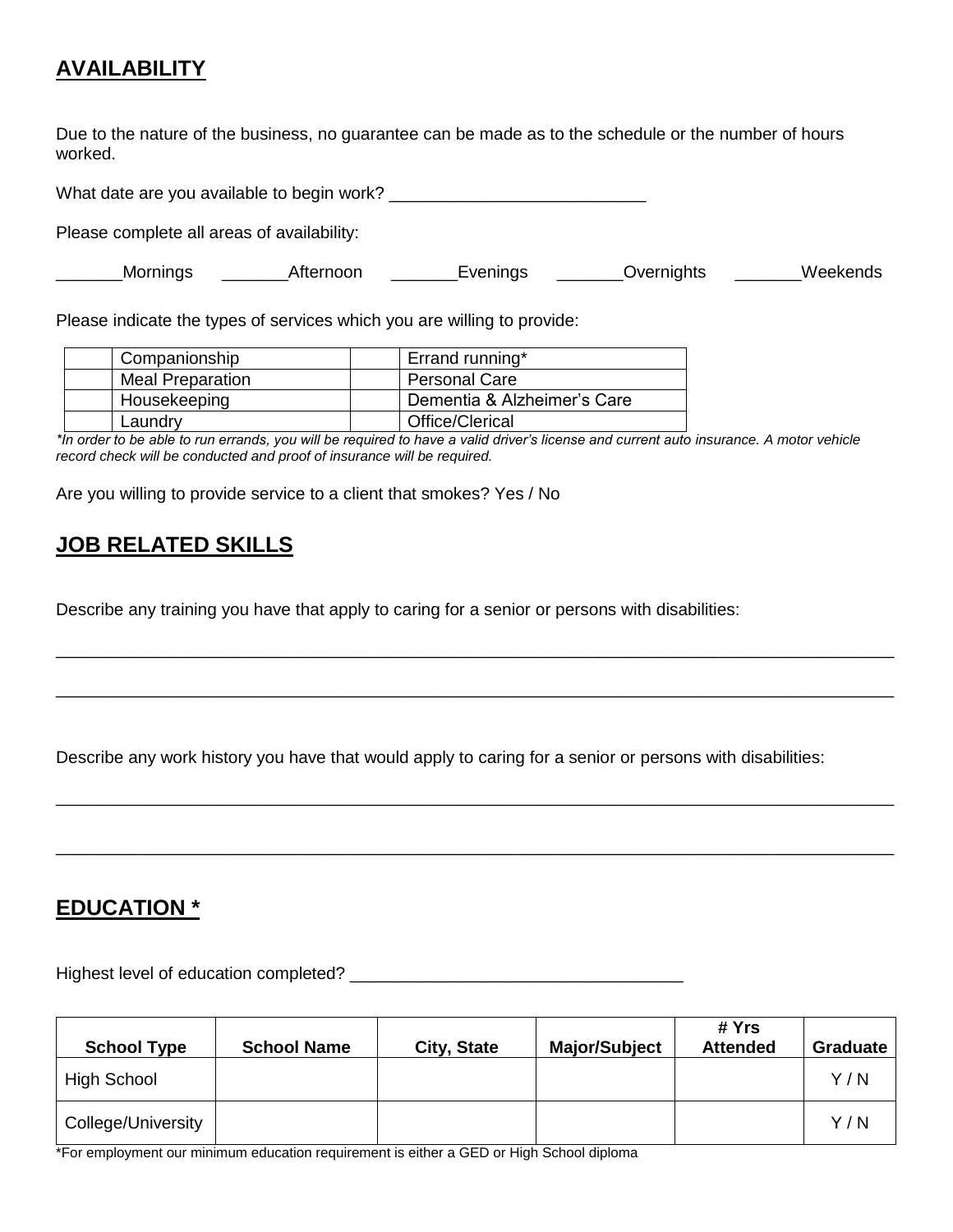### **WORK HISTORY**

#### **MOST RECENT EMPLOYER**

| Are you currently working for this employer? Yes / No If yes, may we contact? Yes / No |      |                      |                              |  |
|----------------------------------------------------------------------------------------|------|----------------------|------------------------------|--|
|                                                                                        |      |                      |                              |  |
| <b>Company Name</b>                                                                    | City | State                | Phone Number                 |  |
|                                                                                        |      |                      |                              |  |
|                                                                                        |      | Job Title            | Supervisor's Name            |  |
| <b>Duties</b>                                                                          |      |                      |                              |  |
| \$.                                                                                    |      |                      |                              |  |
| Salary per (Hour, Week, Month)                                                         |      |                      | Reason for Leaving           |  |
| <b>EMPLOYER</b>                                                                        |      |                      |                              |  |
| Company Name                                                                           |      | City<br><b>State</b> | Phone Number                 |  |
|                                                                                        |      |                      |                              |  |
|                                                                                        |      | Job Title            | Supervisor's Name            |  |
| <b>Duties</b>                                                                          |      |                      |                              |  |
|                                                                                        |      |                      |                              |  |
| Salary per (Hour, Week, Month)<br>\$.                                                  |      | Reason for Leaving   |                              |  |
| <b>EMPLOYER</b>                                                                        |      |                      |                              |  |
| Company Name                                                                           | City |                      | Phone Number<br><b>State</b> |  |
|                                                                                        |      |                      |                              |  |
|                                                                                        |      | Job Title            | Supervisor's Name            |  |
| <b>Duties</b>                                                                          |      |                      |                              |  |
| \$.<br>$per_$                                                                          |      |                      |                              |  |
| (Hour, Week, Month)<br>Salary                                                          |      | Reason for Leaving   |                              |  |
| <b>SECURITY</b>                                                                        |      |                      |                              |  |

Have you had any traffic violations, been charged or convicted of a felony, misdemeanor or served time?

\_\_\_\_\_\_\_\_\_\_\_\_\_\_\_\_\_\_\_\_\_\_\_\_\_\_\_\_\_\_\_\_\_\_\_\_\_\_\_\_\_\_\_\_\_\_\_\_\_\_\_\_\_\_\_\_\_\_\_\_\_\_\_\_\_\_\_\_\_\_\_\_\_\_\_\_\_\_\_\_\_\_\_\_\_\_\_\_

Yes / No If yes, please describe: